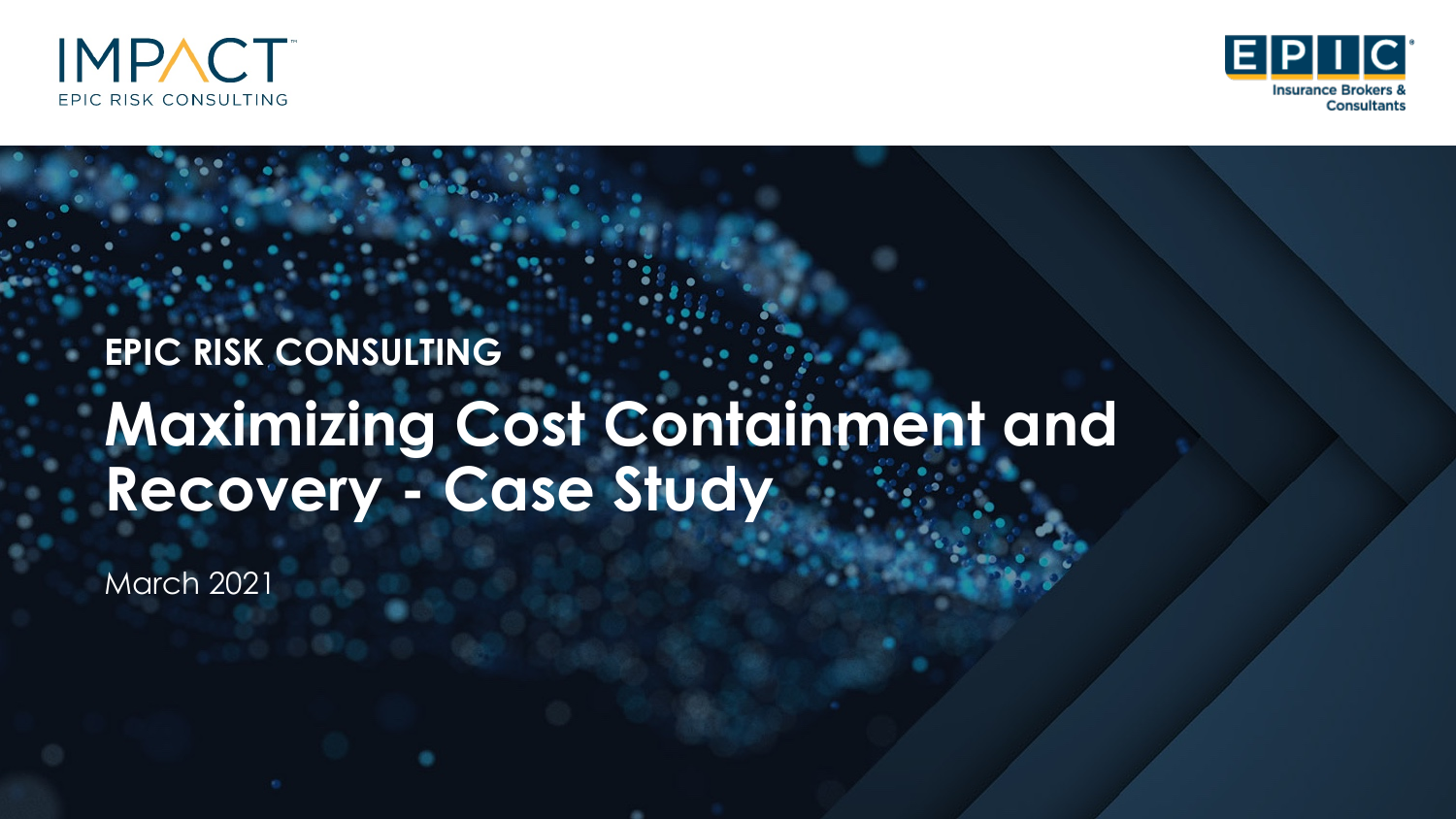# **Client and Challenge:**

A large national retail company was facing year-over-year (YOY) 10% growth in their Workers' Compensation program

# **Managed Care Optimization Strategy:**

Our **five-step approach** provided a detailed analysis of the vendor partners in the following areas:

- Processes
- Service utilization
- Outcomes
- Comparison to market results of Top Tier Programs
- Identification of delivery motivators for injured employees

EPILC